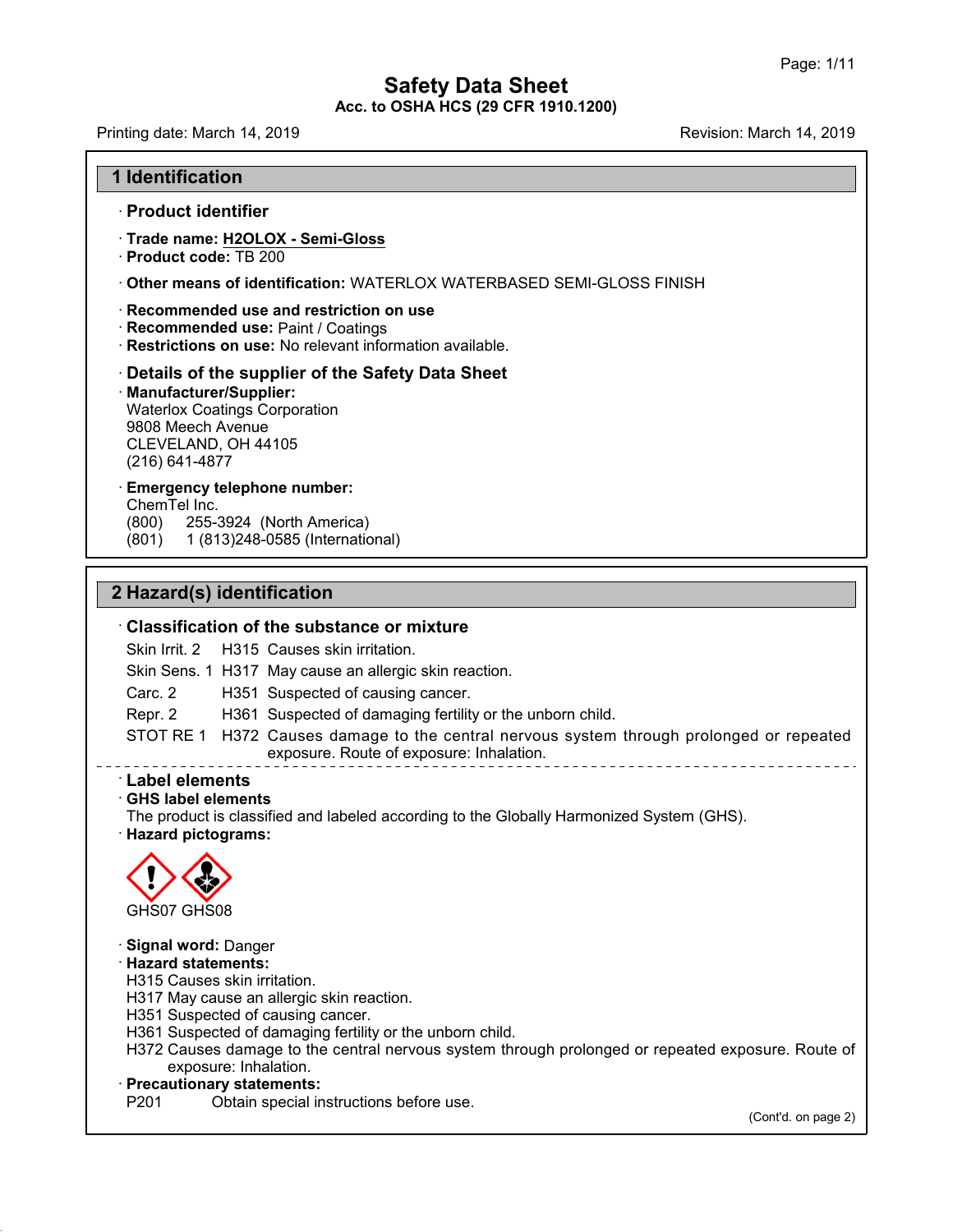# **Safety Data Sheet<br>Safety Data Sheet**<br>RR **Acc. to OSHA HCS (29 CFR 1910.1200)**<br>Acc. to OSHA HCS (29 CFR 1910.1200) Page: 2/11<br> **Safety Data Sheet**<br>
Acc. to OSHA HCS (29 CFR 1910.1200)<br>
Revision: March 14, 2019<br>
Revision: March 14, 2019<br>
Revision: March 14, 2019

# **Trade name: H2OLOX - Semi-Gloss**

 $\overline{\phantom{a}}$ <br>(Cont'd. of page 1) P202 Do not handle until all safety precautions have been read and understood.<br>P260 Do not breathe mist/vapors/spray.<br>P264 Wash theroughly after handling. de name: H2OLOX - Semi-Gloss<br>
<br>
P202 Do not handle until all safety precaution<br>
P260 Do not breathe mist/vapors/spray.<br>
P264 Wash thoroughly after handling.<br>
P270 Do not eat, drink or smoke when using P202 Do not handle until all safety precautions P<br>P260 Do not breathe mist/vapors/spray.<br>P264 Wash thoroughly after handling.<br>P270 Do not eat, drink or smoke when using thi<br>P272 Contaminated work clothing must not be a P202 Do not handle until all safety precautions have been read and relation to the mist energy do not breather mist energy.<br>
P264 Wash thoroughly after handling.<br>
P270 Do not eat, drink or smoke when using this product.<br>
P P202 Do not handle until all safety precautions have been read and understood.<br>
P260 Do not breathe mist/vapors/spray.<br>
P264 Wash thoroughly after handling.<br>
P270 Do not eat, drink or smoke when using this product.<br>
P272 C P202 Do not handle until all safety precautions have been read and understo<br>
P260 Do not breathe mist/vapors/spray.<br>
P264 Wash thoroughly after handling.<br>
P270 Do not eat, drink or smoke when using this product.<br>
P272 Cont P260 Do not breathe mist/vapors/spray.<br>
P264 Wash thoroughly after handling.<br>
P270 Do not eat, drink or smoke when using this product.<br>
P272 Contaminated work clothing must not be allowed out of the<br>
P280 Wear protective g P264 Wash thoroughly after handling.<br>
P270 Do not eat, drink or smoke when using this product.<br>
P272 Contaminated work clothing must not be allowed out of the v<br>
P280 Wear protective gloves/protective clothing/eye protecti P270 Do not eat, drink or smoke when using this product.<br>
P272 Contaminated work clothing must not be allowed out of the<br>
P280 Wear protective gloves/protective clothing/eye protection.<br>
P302+P352 If on skin: Wash with ple P272 Contaminated work clothing must not be allowed out of the workp<br>
P280 Wear protective gloves/protective clothing/eye protection.<br>
P302+P352 If on skin: Wash with plenty of soap and water.<br>
P308+P313 IF exposed or conc P280 Wear protective gloves/protective clothing/eye protection.<br>
P302+P352 If on skin: Wash with plenty of soap and water.<br>
P308+P313 IF exposed or concerned: Get medical advice/attention.<br>
P314 Get medical advice/attentio P302+P352 If on skin: Wash with plenty of soles P308+P313 IF exposed or concerned: Get m<br>P314 Get medical advice/attention if y<br>P333+P313 If skin irritation or rash occurs: C<br>P362+P364 Take off contaminated clothing a<br>P405 P314 Get medical advice/attention if you feel unwell.<br>
P333+P313 If skin irritation or rash occurs: Get medical advice/attention.<br>
P362+P364 Take off contaminated clothing and wash it before reuse.<br>
P405 Store locked up.<br> regulations. P333+P313 If SKIN IFITERITON OF TASH OCCURS: Get medical advice/attention.<br>
P362+P364 Take off contaminated clothing and wash it before reuse.<br>
P405 Store locked up.<br>
Dispose of contents/container in accordance with local/ P501 Dispose of contents/container in accordance<br> **2 Composition**<br> **3 Composition/information on ingredients<br>
Chemical characterization: Mixtures** 

48.0

|                 | 3 Composition/information on ingredients                                                                                                                                        |               |
|-----------------|---------------------------------------------------------------------------------------------------------------------------------------------------------------------------------|---------------|
|                 | <b>Chemical characterization: Mixtures</b>                                                                                                                                      |               |
| Components:     |                                                                                                                                                                                 |               |
|                 | <b>Trade Secret Emulsifier</b><br>$\Diamond$ Skin Irrit. 2, H315; Eye Irrit. 2A, H319                                                                                           | < 10%         |
|                 | <b>Trade Secret Phenolic modified resin</b><br><b>C</b> Acute Tox. 4, H312; Skin Irrit. 2, H315; Skin Sens. 1, H317                                                             | $10\%$        |
|                 | 8052-41-3 Stoddard solvent<br><b>Elam.</b> Lig. 3, H226<br>STOT RE 1, H372; Asp. Tox. 1, H304                                                                                   | $5\%$         |
|                 | 64742-47-8 Distillates (petroleum), hydrotreated light<br><b>Elam.</b> Lig. 3, H226<br><b>Ex.</b> Asp. Tox. 1, H304<br>$\bigwedge$ STOT SE 3, H336                              | $5\%$         |
|                 | 61789-51-3 Naphthenic acids, cobalt salts<br>Carc. 2, H351; Repr. 2, H361<br>$\bigotimes$ Skin Sens. 1, H317                                                                    | $1\%$         |
|                 | 95-63-6   1,2,4-trimethylbenzene<br>$\circledcirc$ Flam. Lig. 3, H226<br>ies Asp. Tox. 1, H304<br>Acute Tox. 4, H332; Skin Irrit. 2, H315; Eye Irrit. 2A, H319; STOT SE 3, H335 | $\sqrt{51\%}$ |
| 8050-09-7 Rosin | $\diamondsuit$ Skin Sens. 1, H317                                                                                                                                               | 51%           |
| 8007-24-7       | <b>Cashew Nutshell Oil</b><br>Eye Dam. 1, H318<br>Acute Tox. 4, H302; Acute Tox. 4, H312; Skin Irrit. 2, H315; Skin Sens. 1A, H317                                              | $1\%$         |
|                 | 3164-85-0 Potassium 2-ethylhexanoate<br>Repr. 2, H361<br>< Eye Dam. 1, H318<br>$\bigotimes$ Skin Irrit. 2, H315                                                                 | 51%           |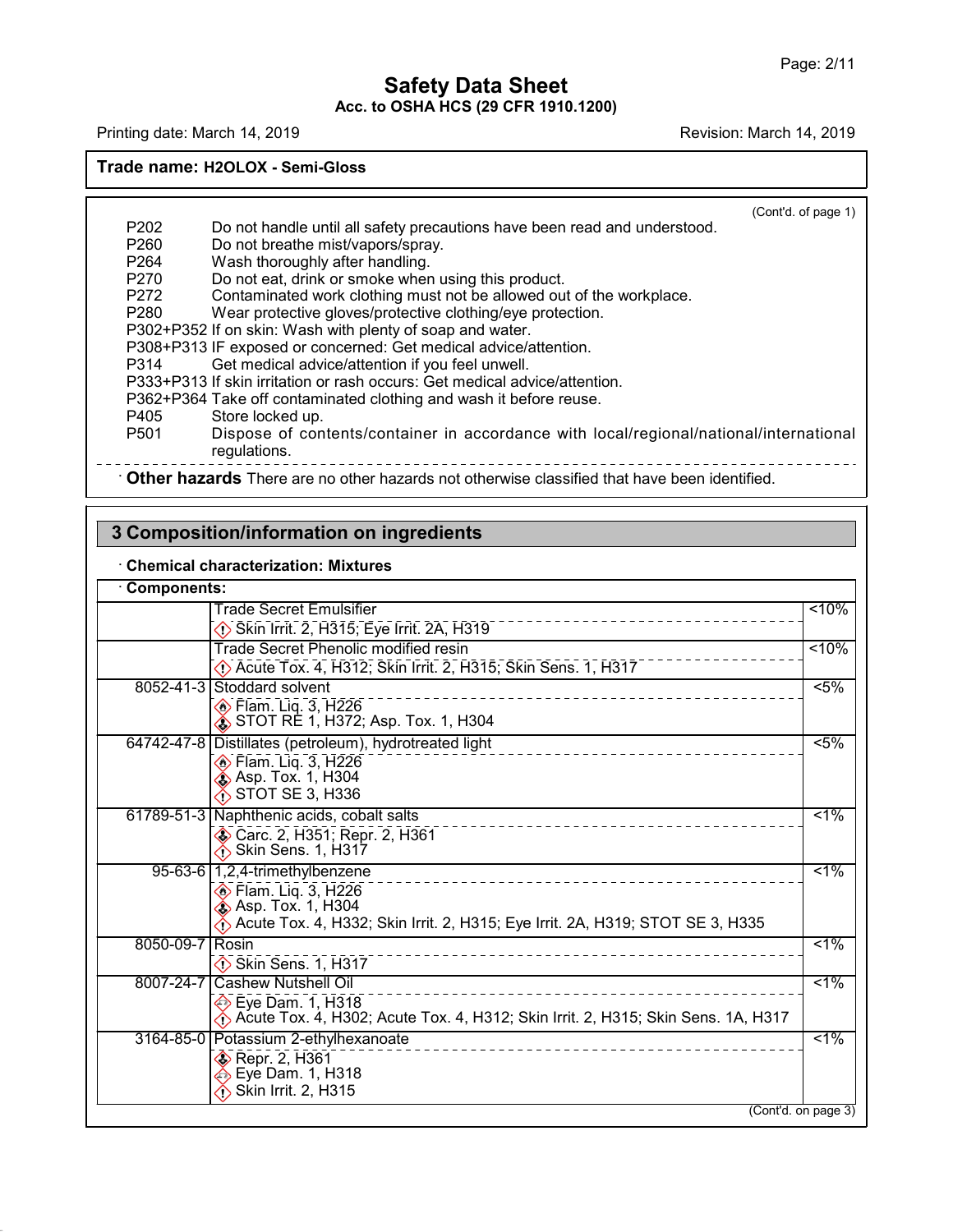# **Safety Data Sheet<br>Safety Data Sheet**<br>RR **Acc. to OSHA HCS (29 CFR 1910.1200)**<br>Acc. to OSHA HCS (29 CFR 1910.1200) Page: 3/11<br> **Safety Data Sheet**<br>
Acc. to OSHA HCS (29 CFR 1910.1200)<br>
Revision: March 14, 2019<br>
Revision: March 14, 2019<br>
Revision: March 14, 2019

**Trade name: H2OLOX - Semi-Gloss**

| h'tnr | nf nane | 2) |
|-------|---------|----|

|                                |                                                                                                                                                                                      | (Cont'd. of page 2) |
|--------------------------------|--------------------------------------------------------------------------------------------------------------------------------------------------------------------------------------|---------------------|
|                                | Phosphoric acid, mixed esters with partially fluorinated alcohol, ammonium salts<br>Acute Tox. 1, H330<br>$\hat{\textbf{S}}$ STOT SE 1, H370                                         | $< 1\%$             |
|                                | Partially fluorinated alcohol substituted glycol<br>STOT RE 2, H373                                                                                                                  | $1\%$               |
| <b>Additional information:</b> | For the listed ingredient(s), the identity and/or exact percentage(s) are being withheld as a trade secret.<br>For the wording of the listed Hazard Statements, refer to section 16. |                     |

**4 First-aid measures**<br>**4 First-aid measures**<br>**4 First-aid measures**<br>**9 Description of first aid measures** For the wording of the listed Hazard Statements, refer to section 16.<br> **4 First-aid measures**<br> **Description of first aid measures<br>
After inhalation:**<br>
Supply fresh air; consult doctor in case of complaints.

# **First-aid measures**<br> **· Description of first a**<br> **· After inhalation:**<br>
Supply fresh air; consult<br>
Provide oxygen treatment

Provide oxygen treatment if affected person has difficulty breathing.

In case of irregular breathing or respiratory arrest provide artificial respiration.

**Description of first aid measures<br>
After inhalation:**<br>
Supply fresh air; consult doctor in case of complaints.<br>
Provide oxygen treatment if affected person has difficulty breathing.<br>
In case of irregular breathing or resp In case of tirst aid measures<br> **After inhalation:**<br>
Supply fresh air; consult doctor in case of complaints.<br>
Provide oxygen treatment if affected person has difficulty breathing.<br>
In case of irregular breathing or respirat Supply fresh air; consult doctor in case of complaints.<br>Provide oxygen treatment if affected person has difficulty breathin<br>In case of irregular breathing or respiratory arrest provide artificial<br>In case of unconsciousness Provide oxygen treatment if affected person has difficulty breathing.<br>In case of irregular breathing or respiratory arrest provide artificial re<br>In case of unconsciousness place patient stably in side position for the<br>**Aft** 

In case of irregular breathing or respiratory arrest provide at<br>
In case of unconsciousness place patient stably in side posi<br> **After skin contact:**<br>
Immediately remove any clothing soiled by the product.<br>
Immediately wash After skin contact:<br>
Immediately remove any clothing soiled by the product.<br>
Immediately wash with water and soap and rinse thoroughly.<br>
If skin irritation is experienced, consult a doctor.<br>
After eye contact:<br>
Remove cont

Immediately remove any clothing soiled by the product.<br>
Immediately wash with water and soap and rinse thoroughly.<br>
If skin irritation is experienced, consult a doctor.<br> **After eye contact:**<br>
Remove contact lenses if worn. If skin irritation is experienced, consult a doctor.<br> **After eye contact:**<br>
Remove contact lenses if worn.<br>
Rinse opened eye for several minutes under running water.<br> **After swallowing:**<br>
Rinse out mouth and then drink ple Frame opened eye for several minutes under running water. If symptoms persist, consult a doctor.<br> **After swallowing:**<br>
Rinse out mouth and then drink plenty of water.<br>
Do not induce vomiting; immediately call for medical h Remove contact lenses if worn.<br>
Rinse opened eye for several minutes under running water. If symptoms persist, consult a<br> **After swallowing:**<br>
Rinse out mouth and then drink plenty of water.<br>
Do not induce vomiting; immedi

Rinse out mouth and then dri<br>Do not induce vomiting; imme<br>A person vomiting while lying<br>**Most important symptoms**<br>Headache<br>Breathing difficulty<br>Coughing<br>Allergic reactions

# Most important symptoms and effects, both acute and delayed:<br>Headache<br>Breathing difficulty<br>Coughing<br>Allergic reactions<br>Causes skin irritation.

Headache<br>Breathing difficulty

Coughing

Slight irritant effect on eyes.

Headache<br>Breathing difficulty<br>Coughing<br>Allergic reactions<br>Causes skin irritation.<br>Slight irritant effect on eyes.<br>Gastric or intestinal disorders when inges<br>Nausea in case of ingestion Breathing difficulty<br>Coughing<br>Allergic reactions<br>Causes skin irritation.<br>Slight irritant effect on eyes.<br>Gastric or intestinal disorders when ingested.<br>Nausea in case of ingestion.<br>Danger: Coughing<br>
Allergic reactions<br>
Causes skin irritation.<br>
Slight irritant effect on eyes.<br>
Gastric or intestinal disorders when in<br>
Nausea in case of ingestion.<br> **Danger:**<br>
Suspected of causing capcer. Causes skin irritation.<br>Slight irritant effect on eyes.<br>Gastric or intestinal disorders when inges<br>Nausea in case of ingestion.<br>**Danger:**<br>Suspected of damaging fertility or the unk<br>Causes damage to the central nervou

48.0

Slight irritant effect on eyes.<br>Gastric or intestinal disorders when ingested.<br>Nausea in case of ingestion.<br>**Danger:**<br>Suspected of damaging fertility or the unborn child.<br>Causes damage to the central nervous system through Gastric or intestinal disorders when ingested.<br>Nausea in case of ingestion.<br>**Danger:**<br>Suspected of causing cancer.<br>Suspected of damaging fertility or the unborn child.<br>Causes damage to the central nervous system through pr Nausea in case of ingestion.<br> **Danger:**<br>
Suspected of causing cancer.<br>
Suspected of damaging fertility or the unborn child.<br>
Causes damage to the central nervous system through prolonged or repeated exposinexposure: Inhala

Suspected of causing cancer.<br>Suspected of damaging fertility or the unborn child.<br>Causes damage to the central nervous system through prolonged or repeated exposure. Route of<br>exposure: Inhalation.<br>Indication of any immedia Suspected of damaging fertility or the unborn child.<br>Causes damage to the central nervous system through prolonged or repeate<br>exposure: Inhalation.<br>**Indication of any immediate medical attention and special treatment neede** Causes damage to the central nervous system through prolonged or repeated exposure: Inhalation.<br> **Indication of any immediate medical attention and special treatment needed:**<br>
Contains Trade Secret Phenolic modified resin, **1 Indication or any immediate medical a**<br>
Contains Trade Secret Phenolic modif<br>
Rosin. May produce an allergic reaction.<br>
Treat skin and mucous membrane with a<br> **5 Fire-fighting measures** 

(Cont'd. on page 4)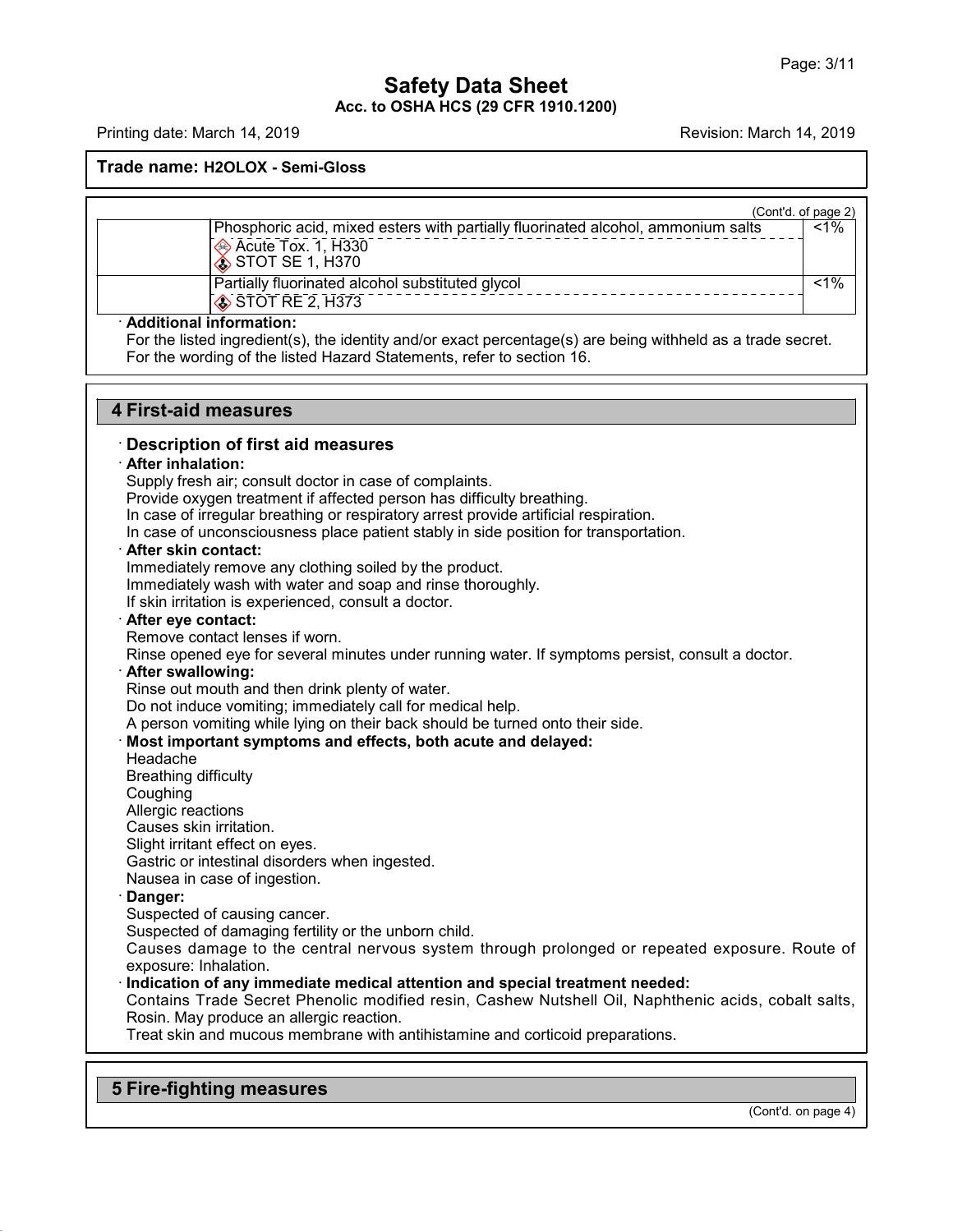# **Safety Data Sheet<br>Safety Data Sheet**<br>RR **Acc. to OSHA HCS (29 CFR 1910.1200)**<br>Acc. to OSHA HCS (29 CFR 1910.1200) Page: 4/11<br> **Safety Data Sheet**<br>
Acc. to OSHA HCS (29 CFR 1910.1200)<br>
Revision: March 14, 2019<br>
Revision: March 14, 2019<br>
Revision: March 14, 2019

**Trade name: H2OLOX - Semi-Gloss**

 $\overline{(\text{Cont } d.\text{ of page 3})}$ 

# ade name: H2OLOX - Semi-Gloss<br> **Extinguishing media**<br>
• **Extinguishing media**<br>
• Suitable extinguishing agents:<br>
CO2, extinguishing powder or water sp **Extinguishing media<br>• Extinguishing media<br>• Suitable extinguishing agents:<br>• CO2, extinguishing powder or water spray. I<br>• For safety reasons unsuitable extinquish**

**CO2, extinguishing media**<br>
CO2, extinguishing agents:<br>
CO2, extinguishing powder or water spray. Fight larger fires with water spray.<br> **For safety reasons unsuitable extinguishing agents:** None.<br> **• Special hazards arisin** Formation of toxic gases is possible and the substance of the substance for safety reasons unsuitable extinguishing agents: None.<br>
For safety reasons unsuitable extinguishing agents: None.<br>
Special hazards arising from the

- 
- 
- 
- 

CO2, examgelising power of<br>**For safety reasons unsuitable**<br>**Special hazards arising from<br>Formation of toxic gases is posentially<br><b>Advice for firefighters**<br>**Protective equipment:**<br>Wear self-contained respirator<br>Wear fully p For safety reasons unsuitable extinguishing agents: None.<br>
Special hazards arising from the substance or mixture<br>
Formation of toxic gases is possible during heating or in case of fire.<br> **Advice for firefighters**<br>
Protecti Special nazards arising from the subsection<br>Formation of toxic gases is possible duri<br>**Advice for firefighters**<br>Protective equipment:<br>Wear self-contained respiratory protective<br>Wear fully protective suit. **Example 18 Accidental release measures**<br> **6 Accidental release measures**<br> **6 Accidental release measures**<br> **6 Personal precautions, protective equipm** 

# **Example 2018**<br> **Personal precautions, protective equipment and emergency procedures**<br>
Use respiratory protective device against the effects of fumes/dust/aerosol.<br>
Wear protective equipment. Keep unprotected persons away. Accidental release measures<br>Personal precautions, protective equipment and emergency pr<br>Use respiratory protective device against the effects of fumes/dust/aerosol<br>Wear protective equipment. Keep unprotected persons away.<br> **6 Accidental release measures**<br> **Ensurangle Tensure adequate ventilation**. Personal precautions, protective equipment and emergency provide the effects of fumes/dust/aerosol.<br>
Wear protective equipment. Keep unprotected p

**Personal precautions, protective equipment and emerg**<br>Use respiratory protective device against the effects of fumes/dus<br>Wear protective equipment. Keep unprotected persons away.<br>Ensure adequate ventilation.<br>Particular da

Do not allow to enter sewers/ surface or ground water.<br>Inform respective authorities in case of seepage into water course<br>Methods and material for containment and cleaning up Inform respective authorities in case of seepage into water course or sewage system.

Wear protective equipment. Keep unprotected persons away.<br>
Ensure adequate ventilation.<br>
Particular danger of slipping on leaked/spilled product.<br> **Environmental precautions**<br>
Do not allow to enter sewers/ surface or groun **Environmental precautions**<br>Do not allow to enter sewers/ surface or ground water.<br>Inform respective authorities in case of seepage into water course or sewage system.<br>**Methods and material for containment and cleaning up** Do not allow to enter sewers/ surface or ground water.<br>
Inform respective authorities in case of seepage into water of<br> **Methods and material for containment and cleanin**<br>
Towel or mop up material and collect in a suitable Towel or mop up material and collect in a suitable container.<br>For larger spills, add sawdust, chalk or other inert binding materi<br>Send for recovery or disposal in suitable receptacles.<br>**Reference to other sections**<br>See Sec For larger spills, add sawdust, chalk or other inert binding material, then<br>Send for recovery or disposal in suitable receptacles.<br>**Reference to other sections**<br>See Section 7 for information on safe handling.<br>See Section 8 Send for recovery or disposal in suitable receptacles.

**Reference to other sections**<br>
See Section 7 for information on safe hal<br>
See Section 8 for information on personal<br>
See Section 13 for disposal information.<br> **7 Handling and storage**<br> **Handling** 

# · **Handling**

48.0

- 
- 

**Handling and storage<br>· <b>Handling**<br>· **Precautions for safe handling:**<br>Use only in well ventilated areas.<br>Avoid contact with the eves and skin. **Handling and storage<br>Handling<br>Precautions for safe handling:**<br>Use only in well ventilated areas.<br>Avoid contact with the eyes and skin.<br>Keep out of reach of children **Handling and storage<br>Handling<br>Precautions for safe handling:**<br>Use only in well ventilated areas.<br>Avoid contact with the eyes and skin.<br>Keep out of reach of children.<br>Open and handle recentacle with care.

**Handling<br>Precautions for safe handling:**<br>Use only in well ventilated areas.<br>Avoid contact with the eyes and skin.<br>Keep out of reach of children.<br>Open and handle receptacle with care.

- **Example 18**<br> **Precautions for safe handling:**<br>
Use only in well ventilated areas.<br>
Avoid contact with the eyes and skin.<br>
Keep out of reach of children.<br>
Open and handle receptacle with care.<br> **Conditions for safe storage** Avoid contact with the eyes and skin.<br>
Keep out of reach of children.<br>
Open and handle receptacle with care.<br> **Conditions for safe storage, including any incompatibilities**<br> **Requirements to be met by storerooms and recept**
- 

- Store in conditions in compatibilities<br>
Conditions for safe storage, including any incompatibilities<br> **Conditions for safe storage, including any incompatibilities**<br> **Requirements to be met by storerooms and receptacles:**<br> Requirements to be met by storerooms and receptacles:<br>Store in cool, dry conditions in well sealed receptacles.<br>Information about storage in one common storage facilit<br>Store away from oxidizing agents.<br>Store away from oxid **Conditions for safe storage, including any incompatibili**<br> **Requirements to be met by storerooms and receptacles:**<br>
Store in cool, dry conditions in well sealed receptacles.<br> **Information about storage in one common stora**
-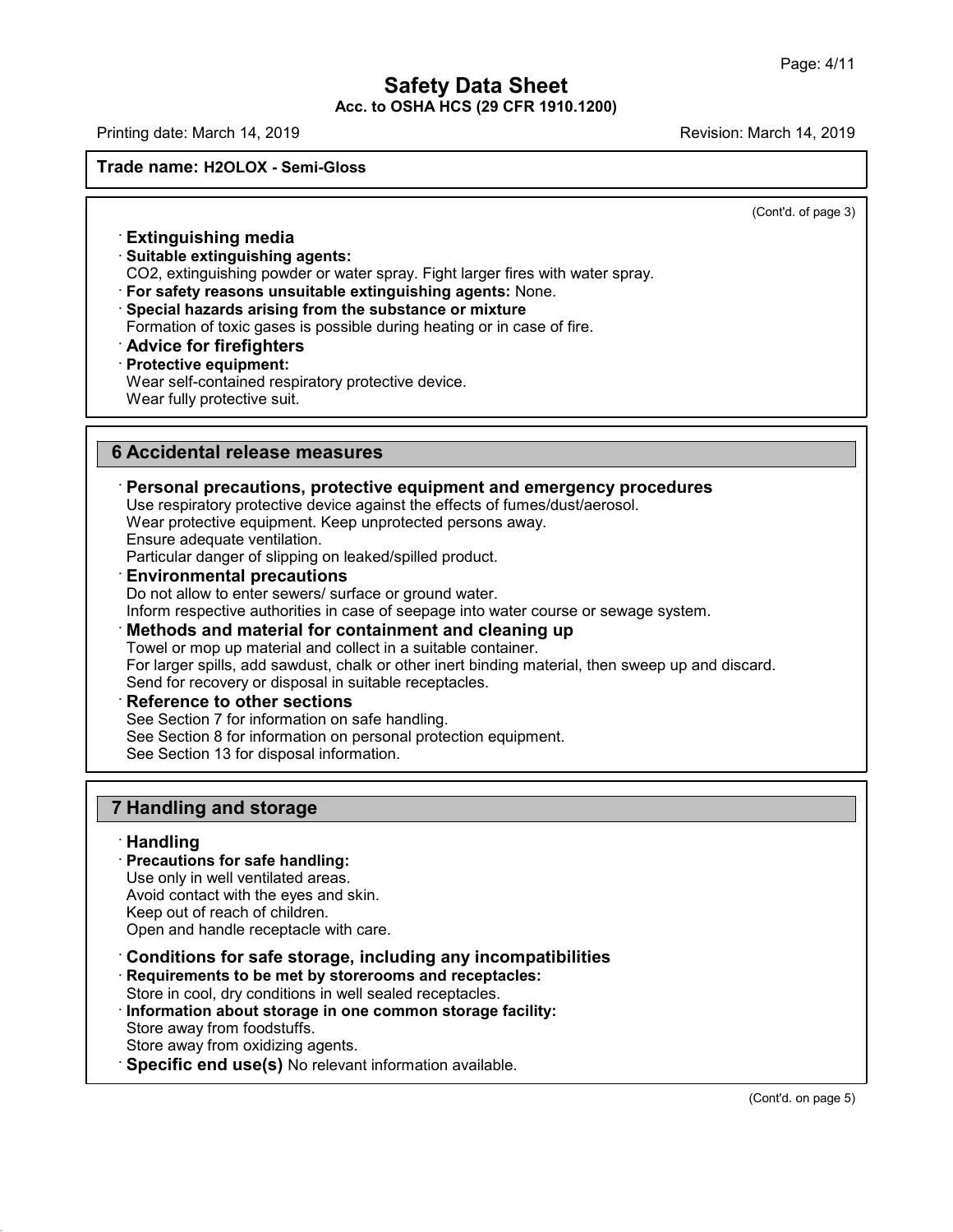# **Safety Data Sheet Acc. to OSHA HCS (29 CFR 1910.1200)** Page: 5/11<br> **Safety Data Sheet**<br>
Acc. to OSHA HCS (29 CFR 1910.1200)<br>
Revision: March 14, 2019<br>
Revision: March 14, 2019<br>
Revision: March 14, 2019

Г

48.0

March 14, 2019<br>(Cont'd. of page 4)

|                                       | (Cont'd. of page 4)                                                                                                                                 |
|---------------------------------------|-----------------------------------------------------------------------------------------------------------------------------------------------------|
|                                       |                                                                                                                                                     |
|                                       | 8 Exposure controls/personal protection                                                                                                             |
| <b>Control parameters</b>             |                                                                                                                                                     |
|                                       | Components with limit values that require monitoring at the workplace:                                                                              |
| 8052-41-3 Stoddard solvent            |                                                                                                                                                     |
| PEL (USA)                             | Long-term value: 2900 mg/m <sup>3</sup> , 500 ppm                                                                                                   |
| REL (USA)                             | Long-term value: 350 mg/m <sup>3</sup><br>Ceiling limit value: 1800* mg/m <sup>3</sup><br>$*15$ -min                                                |
| TLV (USA)                             | Long-term value: 525 mg/m <sup>3</sup> , 100 ppm                                                                                                    |
| EL (Canada)                           | Short-term value: 580 mg/m <sup>3</sup><br>Long-term value: 290 mg/m <sup>3</sup>                                                                   |
| EV (Canada)                           | Long-term value: 525 mg/m <sup>3</sup>                                                                                                              |
|                                       | LMPE (Mexico) Long-term value: 100 ppm                                                                                                              |
|                                       | 64742-47-8 Distillates (petroleum), hydrotreated light                                                                                              |
| EL (Canada)                           | Long-term value: 200 mg/m <sup>3</sup><br><b>Skin</b>                                                                                               |
|                                       | 95-63-6 1,2,4-trimethylbenzene                                                                                                                      |
| REL (USA)                             | Long-term value: 125 mg/m <sup>3</sup> , 25 ppm                                                                                                     |
| TLV (USA)                             | Long-term value: 123 mg/m <sup>3</sup> , 25 ppm                                                                                                     |
| 111-84-2 nonane                       |                                                                                                                                                     |
| <b>REL (USA)</b>                      | Long-term value: 1050 mg/m <sup>3</sup> , 200 ppm                                                                                                   |
| TLV (USA)                             | Long-term value: 1050 mg/m <sup>3</sup> , 200 ppm                                                                                                   |
| EL (Canada)                           | Long-term value: 200 ppm                                                                                                                            |
| EV (Canada)                           | Long-term value: 1,050 mg/m <sup>3</sup> , 200 ppm                                                                                                  |
|                                       | LMPE (Mexico) Long-term value: 200 ppm                                                                                                              |
| 8050-09-7 Rosin                       |                                                                                                                                                     |
| <b>TLV (USA)</b>                      | DSEN, RSEN, L                                                                                                                                       |
| EL (Canada)<br>LMPE (Mexico) SEN, (L) | $S(D)$ , $S(R)$                                                                                                                                     |
|                                       |                                                                                                                                                     |
|                                       | Ingredients with biological limit values:                                                                                                           |
| 100-41-4 ethylbenzene                 |                                                                                                                                                     |
| BEI (USA) 0.7 g/g creatinine          | Medium: urine<br>Time: end of shift at end of workweek<br>Parameter: Sum of mandelic acid and phenylglyoxylic acid (nonspecific, semi-quantitative) |
|                                       | Medium: end-exhaled air<br>Time: not critical<br>Parameter: Ethyl benzene (semi-quantitative)                                                       |
| <b>Exposure controls</b>              | <b>General protective and hygienic measures:</b><br>(Cont'd. on page 6)                                                                             |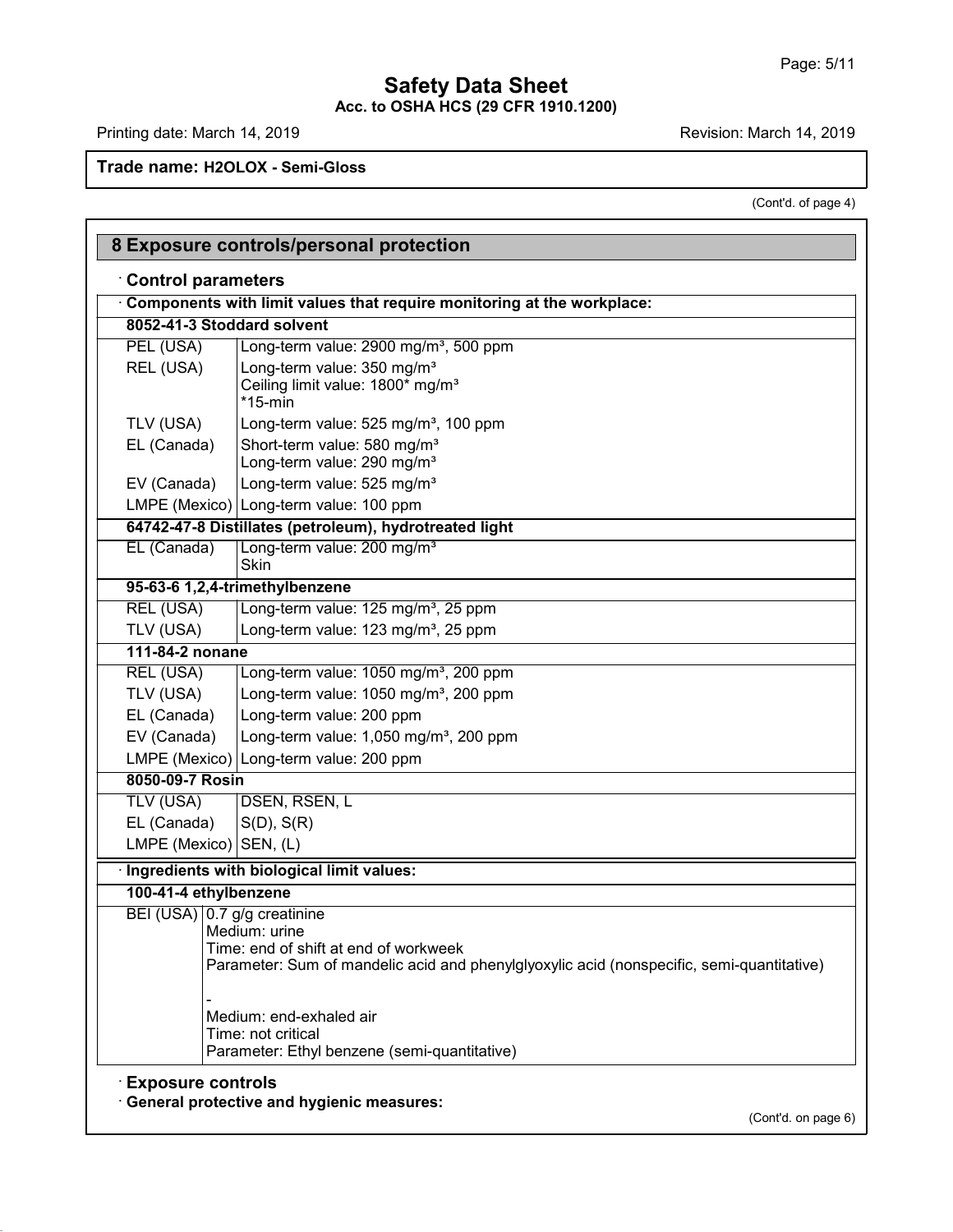# **Safety Data Sheet<br>Safety Data Sheet**<br>RR **Acc. to OSHA HCS (29 CFR 1910.1200)**<br>Acc. to OSHA HCS (29 CFR 1910.1200) Page: 6/11<br> **Safety Data Sheet**<br>
Acc. to OSHA HCS (29 CFR 1910.1200)<br>
Revision: March 14, 2019<br>
Revision: March 14, 2019<br>
Revision: March 14, 2019

**Trade name: H2OLOX - Semi-Gloss**  $\overline{(\text{Cont } d.\text{ of page 5})}$ The usual precautionary measures for handling chemicals should be followed.<br>The usual precautionary measures for handling chemicals should be followed.<br>Keep away from foodstuffs, beverages and feed.<br>Immediately remove all de name: H2OLOX - Semi-Gloss<br>
The usual precautionary measures for handling chemicals sho<br>
Keep away from foodstuffs, beverages and feed.<br>
Immediately remove all soiled and contaminated clothing.<br>
Wash hands before breaks The usual precautionary measures for handling chemicals should be<br>Keep away from foodstuffs, beverages and feed.<br>Immediately remove all soiled and contaminated clothing.<br>Wash hands before breaks and at the end of work.<br>Do The usual precautionary measures for handling chemicals should<br>Keep away from foodstuffs, beverages and feed.<br>Immediately remove all soiled and contaminated clothing.<br>Wash hands before breaks and at the end of work.<br>Do not The usual precautionary measures for handling c<br>Keep away from foodstuffs, beverages and feed.<br>Immediately remove all soiled and contaminated<br>Wash hands before breaks and at the end of wor<br>Do not inhale gases / fumes / aer The usual precautionary measures for handling chemicals should b<br>Keep away from foodstuffs, beverages and feed.<br>Immediately remove all soiled and contaminated clothing.<br>Wash hands before breaks and at the end of work.<br>Do n Wash hands before breaks and at the end of work.<br>Do not inhale gases / fumes / aerosols.<br>Avoid contact with the eyes and skin.<br>**Engineering controls:** No relevant information available.<br>**Breathing equipment:**<br>Use suitable Do not inhale gases / fumes / aerosols.<br>Avoid contact with the eyes and skin.<br>**Engineering controls:** No relevant information available.<br>**Breathing equipment:**<br>Use suitable respiratory protective device in case of insuffic Avoid contact with the eyes and skin.<br> **Engineering controls:** No relevant information available.<br> **Breathing equipment:**<br>
Use suitable respiratory protective device in case of insuffic<br>
Use suitable respiratory protective Use suitable respiratory protective device when aerosol or mist is formed.<br>For spills, respiratory protection may be advisable.<br>**Protection of hands:**<br>Protective gloves The glove material has to be impermeable and resistant to the product/ the substance/ the preparation.<br> **Eye protection:**<br>
Sefative processes The glove material has to be impermeable and resistant to the product/ the substance/ the preparation.<br>
Safety glasses<br>
Safety glasses<br>
Safety glasses<br>
Body protection: Protective work clothing **Eye protection:**<br>
Safety glasses<br> **Body protection:** Protective work clothing<br> **Limitation and supervision of exposure into t**<br>
No relevant information available **Example 3**<br> **Example 3**<br> **Example 3**<br> **Limitation and supervision of exposure into the environment<br>
No relevant information available.<br>
<b>Risk management measures** No relevant information available. No relevant information available.<br>
• **Risk management measures** No relevant information available.<br>
• **Risk management measures** No relevant information available. **19 Physical and chemical properties**<br> **9 Physical and chemical properties**<br> **9 Physical and chemical properties**<br> **9 Physical and chemical properties**<br> **19 Physical and chemical properties Properties CONTERT INTERT INCREDITED IN THE INTERNATION OF Physical and chemical properties<br>
Information on basic physical and chemical properties<br>
Properties<br>
Form: Liquid** · **Appearance: Form:** Liquid **Mysical and chemical properties<br>
<b>Color:** Milky white/brown<br>
dor: Milky white/brown<br>
dor: Milky white/brown<br>
dor: Mone<br>
Milky white/brown<br>
dor: Mone<br>
Not determined · **Odor:** None • **Information on basic physical and chemical properties**<br>
• **Appearance:**<br>
• **Color:**<br>
• **Odor:**<br>
• **Odor threshold:**<br>
• **Melting point/Melting range:**<br>
• **Not determined.**<br>
• **Melting point/Boiling range:**<br>
• **Riash poin** Odor threshold:<br>
Not determined.<br>
Mot determined.<br>
Not determined.<br>
Not determined.<br>
Bolling point/Bolling range:<br>
Not applicable.<br>
Flash point:<br>
Flash point:<br>
Not applicable.<br>
Not applicable.<br>
Auto-ignition temperature:

valid are product is not explosive.<br>
Valid are possible.<br>
• **Decomposition temperature:**<br>
• **Danger of explosion:**<br>
• **Explosion limits**<br>
• **Explosion limits**<br>
• **Explosion limits** f explosive air/<br>
(Cont'd. on page 7)

48.0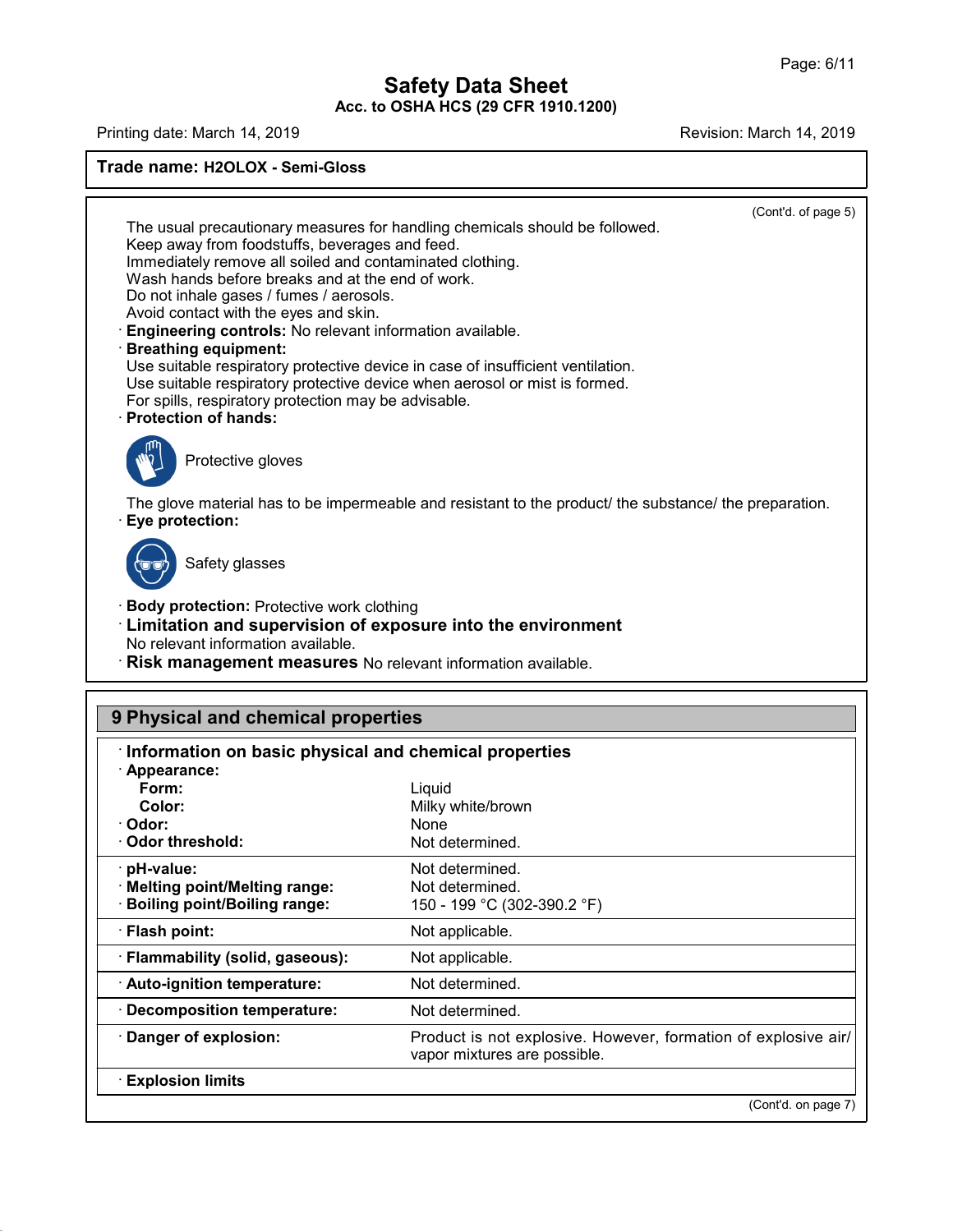# **Safety Data Sheet<br>Safety Data Sheet**<br>RR **Acc. to OSHA HCS (29 CFR 1910.1200)**<br>Acc. to OSHA HCS (29 CFR 1910.1200) Page: 7/11<br> **Safety Data Sheet**<br>
Acc. to OSHA HCS (29 CFR 1910.1200)<br>
Revision: March 14, 2019<br>
Revision: March 14, 2019<br>
Revision: March 14, 2019

|                                                            |                                    | (Cont'd. of page 6) |
|------------------------------------------------------------|------------------------------------|---------------------|
| Lower:                                                     | Not determined.                    |                     |
| <b>Upper:</b>                                              | Not determined.                    |                     |
| <b>Oxidizing properties:</b>                               | Non-oxidizing.                     |                     |
| · Vapor pressure:                                          | Not determined.                    |                     |
| <b>Density:</b>                                            |                                    |                     |
| <b>Relative density:</b>                                   | 0.987                              |                     |
| Vapor density:                                             | Not determined.                    |                     |
| <b>Evaporation rate:</b>                                   | Not determined.                    |                     |
| · Solubility in / Miscibility with                         |                                    |                     |
| Water:                                                     | Soluble.                           |                     |
| · Partition coefficient (n-octanol/water): Not determined. |                                    |                     |
| · Viscosity                                                |                                    |                     |
| Dynamic:                                                   | Not determined.                    |                     |
| Kinematic:                                                 | Not determined.                    |                     |
| ⋅ VOC content:                                             | 170 g/L                            |                     |
|                                                            | No relevant information available. |                     |

**• Reactivity:**<br> **• Reactivity:** No relevant information available.<br>
• **Chemical stability:** Stable under normal temperatures and pressures.<br>
• **Thermal decomposition / conditions to be avoided:**<br>
• **Possibility of hazardo** 

**Example 3 Stability and reactivity**<br> **Example and stability:** Stable under normal temperatures and pressures.<br> **Thermal decomposition / conditions to be avoided:**<br>
No decomposition if used and stored according to specific **Chemical stability:** Stable under normal temperature<br>
Thermal decomposition *i* conditions to be avoided<br>
No decomposition if used and stored according to spe<br> **Possibility of hazardous reactions**<br>
Toxic fumes may be rele • **Possibility of hazardous reactions**<br>Toxic fumes may be released if heated above the decomposition sto avoid Excessive heat.<br>
• **Conditions to avoid** Excessive heat.<br>
• **Incompatible materials** Oxidizers<br>
• **Hazardous de** 

- Reacts with strong oxidizing agents.<br>
Conditions to avoid Excessive heat.<br>
Incompatible materials Oxidizers<br>
Hazardous decomposition produc<br>
Under fire conditions only:<br>
Carbon monoxide and carbon dioxide  $\cdot$  Hazardous decomposition products
- 

**Hydrocarbons** 

**11 Toxicological information**<br> **11 Toxicological information**<br> **11 Toxicological information**<br> **11 Toxicological information**<br> **11 Information on toxicological effects** 

**Hydrocarbons<br>
I**<br> **I Toxicological information<br>
• Information on toxicological effects<br>
• Acute toxicity: Based on available data, the classification<br>
• LD/LC50 values that are relevant for classification: The Toxicological information<br>
• Information on toxicological effects<br>
• Acute toxicity: Based on available data, the classification criteria are not met.<br>
• <b>LD/LC50 values that are relevant for classification:**<br>
• 64742 **Information on toxicological effects**<br> **Acute toxicity:** Based on available data, the classification criteria are r<br> **LD/LC50 values that are relevant for classification:**<br> **64742-47-8 Distillates (petroleum), hydrotreate** 

# **Information on toxicological effects**<br>Acute toxicity: Based on available data, the cla<br>LD/LC50 values that are relevant for classific<br>64742-47-8 Distillates (petroleum), hydrotreat<br>Oral LD50 >5000 mg/kg (rat)<br>Dermal LD50 Acute toxicity: Based on available data, the cla<br>LD/LC50 values that are relevant for classific<br>64742-47-8 Distillates (petroleum), hydrotreat<br>Oral LD50 >5000 mg/kg (rat)<br>Dermal LD50 >2000 mg/kg (rabbit)<br>Primary irritant e • **LD/LC50 values that are relevant**<br> **64742-47-8 Distillates (petroleum)**<br>
Oral LD50 >5000 mg/kg (rat)<br>
Dermal LD50 >2000 mg/kg (rabbit<br>
• **Primary irritant effect:**<br>
• **On the skin:** Irritant to skin and mu **64742-47-8 Distillates (petroleum), hydrotreated light**<br>
Oral LD50 >5000 mg/kg (rat)<br>
Dermal LD50 >2000 mg/kg (rabbit)<br>
Primary irritant effect:<br>
On the skin: Irritant to skin and mucous membranes.

48.0

(Cont'd. on page 8)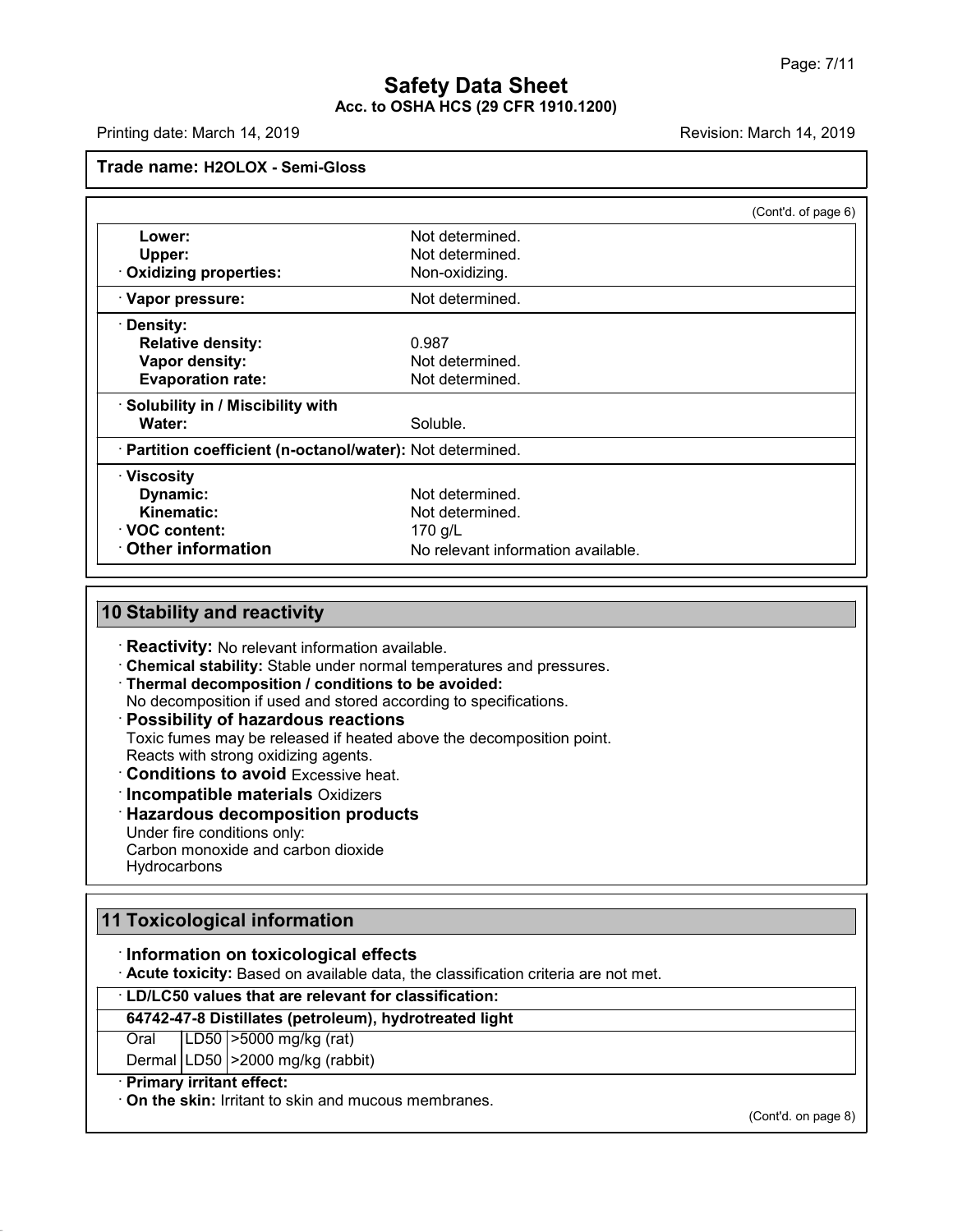# **Safety Data Sheet<br>Safety Data Sheet**<br>RR **Acc. to OSHA HCS (29 CFR 1910.1200)**<br>Acc. to OSHA HCS (29 CFR 1910.1200) Page: 8/11<br> **Safety Data Sheet**<br>
Acc. to OSHA HCS (29 CFR 1910.1200)<br>
Revision: March 14, 2019<br>
Revision: March 14, 2019<br>
Revision: March 14, 2019

48.0

# **Trade name: H2OLOX - Semi-Gloss**

 $\overline{(\text{Cont } d.\text{ of page } 7)}$ **Example 20. Property Container 1998**<br> **Con the eye:** Slight irritant effect on eyes.<br> **· Sensitization:** Sensitization possible through skin contact.<br> **· Carcinogenic categories**<br> **· IARC (International Agency for Researc** • **On the eye:** Slight irritant effect on eyes.<br>• **Sensitization:** Sensitization possible through skin contact.<br>• **Carcinogenic categories**<br>• **IARC (International Agency for Research on Cancer):**<br>• 100-41-4 Ethylbenzene<br>• 1 the eye: Slight irritant effect on eyes.<br>
Institization: Sensitization possible through skin contact.<br>
International Agency for Research on Cancer):<br>
100-41-4 Ethylbenzene 2B<br>
98-82-8 Cumene 2B Situzation: Sensitization possible through skin contact.<br>
C (International Agency for Research on Cancer):<br>
00-41-4 Ethylbenzene 2B<br>
98-82-8 Cumene 2B<br>
91-20-3 Naphthalene 2B cinogenic categories<br>
C (International Agency for Research on Cancer):<br>
00-41-4 Ethylbenzene 2B<br>
93-82-8 Cumene 2B<br>
91-20-3 Naphthalene 2B<br>
89-51-3 Naphthenic acids, cobalt salts 2B<br>
2B<br>
2B<br>
2B FRIER (International Agency for Research on Cancer):<br>
100-41-4 Ethylbenzene<br>
98-82-8 Cumene<br>
91-20-3 Naphthalene<br>
61789-51-3 Naphthenic acids, cobalt salts<br>
NTP (National Toxicology Program): 91-20-3 Naphthalene<br>
61789-51-3 Naphthenic acids, cobalt salts<br> **NTP (National Toxicology Program):**<br>
98-82-8 Cumene<br>
91-20-3 Naphthalene 98-82-8 Cumene<br>
91-20-3 Naphthalene<br>
61789-51-3 Naphthenic acids, cobalt salts<br>
NTP (National Toxicology Program):<br>
98-82-8 Cumene<br>
91-20-3 Naphthalene<br>
R 91-20-3 Naphthenic acids, cobalt salts<br>
61789-51-3 Naphthenic acids, cobalt salts<br>
NTP (National Toxicology Program):<br>
98-82-8 Cumene<br>
91-20-3 Naphthalene R<br>
OSHA-Ca (Occupational Safety & Health Administration): **EXECUTE CONCORRY FOR THE CALCE OF THE CALCE OF THE CALCE OF THE CALCE COCCUPATION SAfety & Health Administration):**<br> **OSHA-Ca (Occupational Safety & Health Administration):**<br>
None of the ingredients are listed. **NTP (National Toxicology Program):**<br>
98-82-8 Cumene<br>
91-20-3 Naphthalene<br> **COSHA-Ca (Occupational Safety & Health Ad**<br>
None of the ingredients are listed.<br> **Probable route(s) of exposure:**<br>
Ingestion.<br>
Eve contact. Ingestion.<br>Eve contact. **OSHA-Ca (Occupation<br>None of the ingredients<br>Probable route(s) of e<br>Ingestion.**<br>Eye contact.<br>Skin contact.<br>Germ cell mutagenicial **CONFIGURER**<br> **CONFIGURER**<br> **Probable route(s) of exposure:**<br>
Ingestion.<br>
Eye contact.<br>
Skin contact.<br> **Configures:**<br>
Skin contact.<br> **Configures:**<br> **Configures:**<br> **Configures:**<br> **Configures:**<br> **Configures:**<br> **Configures:**<br> Germ cell mutagenicity: Based on available data, the classification criteria are not met.<br>Carcinogenicity: Suspected of causing cancer.<br>Reproductive toxicity: Suspected of damaging fertility or the unborn child.<br>STOT-singl **Expredictive:** Suspected of causing cancer.<br> **Reproductive toxicity:** Suspected of damaging fertility or the unborn child.<br> **STOT-single exposure:** Based on available data, the classification criteria are not met.<br> **STOT-12 Ecological information**<br> **12 Ecological information**<br> **12 Ecological information**<br> **12 Ecological information**<br> **12 Ecological information** · **Toxicity 12 Ecological information<br>
Toxicity<br>
Aquatic toxicity<br>
Harmful to aquatic life with long lasting effects.** Ecological information<br>Toxicity<br>Aquatic toxicity<br>Harmful to aquatic life with long lasting effects.<br>Phosphoric acid, mixed esters with partially fluorinate **Provided act in the mixture of the Section**<br>**Phosphoric acid, mixed esters with partially fluorinated alcohol, ammonium salts**<br>**Phosphoric acid, mixed esters with partially fluorinated alcohol, ammonium salts**<br>LC50 |>117 Toxicity<br>Aquatic toxicity<br>Harmful to aquatic life with long lasting effects.<br>Phosphoric acid, mixed esters with partially fluor<br>LC50 |>117 mg/l (Oncorhynchus mykiss)<br>EC50 |>22.6 mg/l (daphnia) Aquatic toxicity<br>Harmful to aquatic life with long lastin<br>Phosphoric acid, mixed esters with<br>LC50 |>117 mg/l (Oncorhynchus myk<br>EC50 |>22.6 mg/l (daphnia)<br>Partially fluorinated alcohol substi Harmful to aquatic life with long lasting effects.<br> **Phosphoric acid, mixed esters with partially fluorinated al**<br>
LC50 |>117 mg/l (Oncorhynchus mykiss)<br>
EC50 |>22.6 mg/l (daphnia)<br> **Partially fluorinated alcohol substitut** Phosphoric acid, mixed esters with partially fluce<br>LC50 >117 mg/l (Oncorhynchus mykiss)<br>EC50 >22.6 mg/l (daphnia)<br>Partially fluorinated alcohol substituted glycol<br>LC50 36.7 mg/l (Oncorhynchus mykiss)<br>EC50 28.8 mg/l (daphni LC50 |>117 mg/l (Oncorhynchus my)<br>EC50 |>22.6 mg/l (daphnia)<br>**Partially fluorinated alcohol subs**<br>LC50 |36.7 mg/l (Oncorhynchus my)<br>EC50 |28.8 mg/l (daphnia)<br>**Persistence and degradability** EC50 > 22.6 mg/l (daphnia)<br> **Partially fluorinated alcohol substituted glycol**<br>
LC50 36.7 mg/l (Oncorhynchus mykiss)<br>
EC50 28.8 mg/l (daphnia)<br> **Persistence and degradability** No relevant information available.<br> **Bioaccumu** • **Persistence and degradability** No relevant information available.<br>• **Bioaccumulative potential:** No relevant information available.<br>• **Additional ecological information**<br>• **General notes:** Avoid release to the environme (Cont'd. on page 9)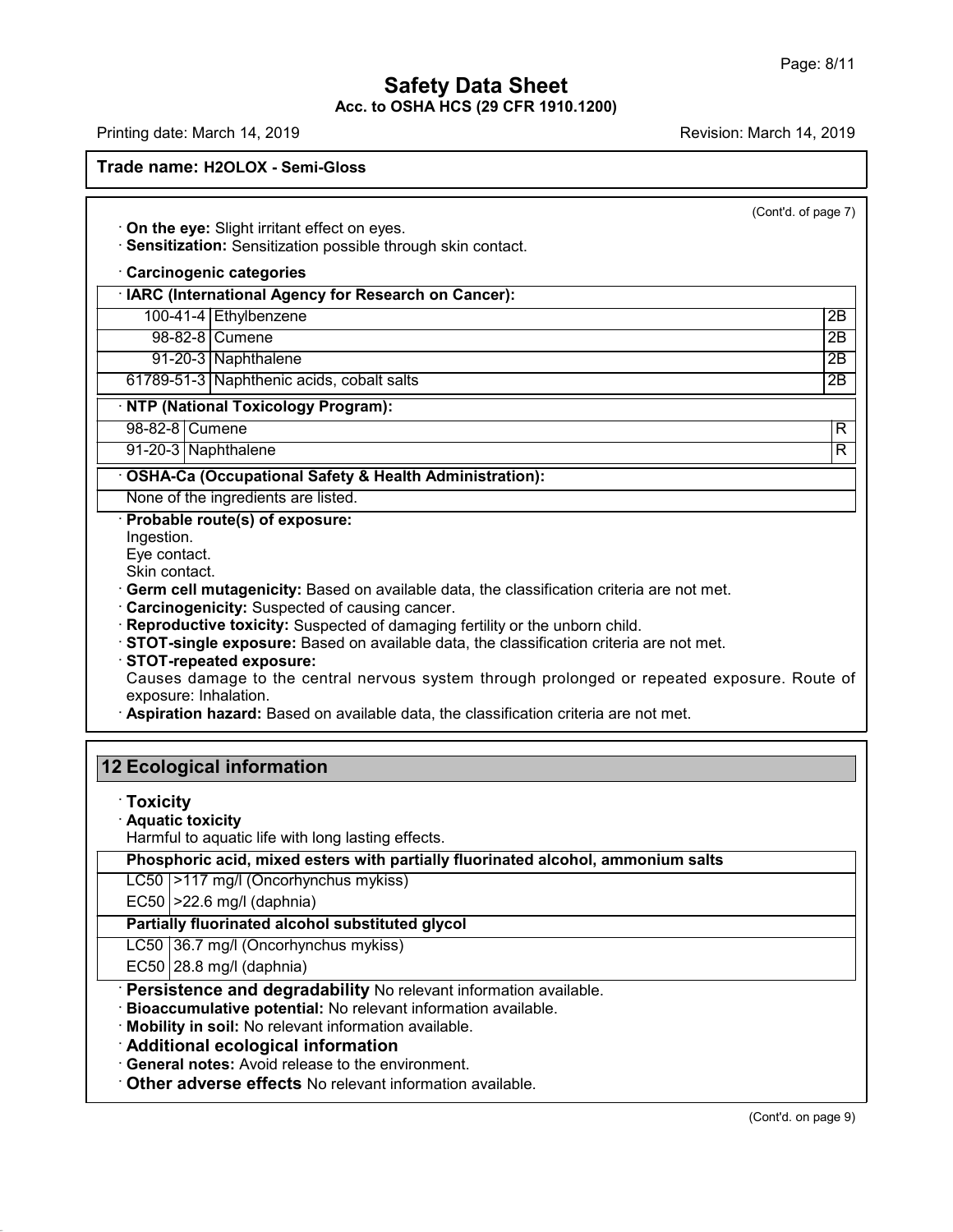# **Safety Data Sheet<br>Safety Data Sheet**<br>RR **Acc. to OSHA HCS (29 CFR 1910.1200)**<br>Acc. to OSHA HCS (29 CFR 1910.1200) Page: 9/11<br> **Safety Data Sheet**<br>
Acc. to OSHA HCS (29 CFR 1910.1200)<br>
Revision: March 14, 2019<br>
Revision: March 14, 2019<br>
Revision: March 14, 2019

# **Trade name: H2OLOX - Semi-Gloss**

March 14, 2019<br>(Cont'd. of page 8)

# **Frade name: H2OLOX - Semi-Gloss**<br>**13 Disposal considerations**<br>Waste treatment methods

# · **Recommendation:**

**B Disposal considerations**<br>• Waste treatment methods<br>• Recommendation:<br>• Can be disposed of with household ga Disposal considerations<br>
Waste treatment methods<br>
Recommendation:<br>
Can be disposed of with household garbage after solidification following consultation with the waste<br>
disposal facility operator and the pertinent authorit **Disposal considerations**<br> **Waste treatment methods**<br> **Recommendation:**<br>
Can be disposed of with household garbage after solidification following consultation with the waste<br>
disposal facility operator and the pertinent au Waste treatment methods<br>
Recommendation:<br>
Can be disposed of with household garbage after solidification following consultation with the waste<br>
disposal facility operator and the pertinent authorities and adhering to the n Waste treatment methods<br>Recommendation:<br>Can be disposed of with household garbage after solidification following consultation with the waste<br>disposal facility operator and the pertinent authorities and adhering to the nece Recommendation:<br>
Can be disposed of with household garbage after solidific<br>
disposal facility operator and the pertinent authorities and adh<br>
The user of this material has the responsibility to dispose of<br>
compliance with disposal facility operator and the pertinent authorities and adhering to the necessary technical regulations.<br>The user of this material has the responsibility to dispose of unused material, residues and containers in<br>compl

| disposal for hazardous and nonhazardous wastes.                                   |                                                                                                      |
|-----------------------------------------------------------------------------------|------------------------------------------------------------------------------------------------------|
| <b>Uncleaned packagings</b>                                                       |                                                                                                      |
| · Recommendation: Disposal must be made according to official regulations.        |                                                                                                      |
|                                                                                   |                                                                                                      |
| <b>14 Transport information</b>                                                   |                                                                                                      |
| · UN-Number<br>· DOT, ADR/RID/ADN, IMDG, IATA                                     | Not regulated.                                                                                       |
| $\cdot$ UN proper shipping name<br>· DOT, ADR/RID/ADN, IMDG, IATA                 | Not regulated.                                                                                       |
| Transport hazard class(es)                                                        |                                                                                                      |
| · DOT, ADR/RID/ADN, IMDG, IATA<br>· Class                                         | Not regulated.                                                                                       |
| <b>Packing group</b><br>· DOT, ADR/RID/ADN, IMDG, IATA                            | Not regulated.                                                                                       |
| $\cdot$ Environmental hazards<br>Marine pollutant:                                | <b>No</b>                                                                                            |
| <b>Special precautions for user</b>                                               | Not applicable.                                                                                      |
| <b>Transport in bulk according to Annex II of</b><br>MARPOL73/78 and the IBC Code | Not applicable.                                                                                      |
|                                                                                   |                                                                                                      |
| <b>15 Regulatory information</b>                                                  |                                                                                                      |
|                                                                                   | $\, \cdot \,$ Safety, health and environmental regulations/legislation specific for the substance or |

48.0

**• MARPOL73776** and the IBC Code Mot applicable.<br>
■ Safety, health and environmental regulations/legislation specific for the substance or<br>
mixture<br>
• United States (USA) mixture<br>**Dimited States (USA) Example 15 Regulatory information<br>
Safety, health and environm<br>
mixture<br>
United States (USA)<br>
SARA<br>
Section 302 (extremely bazarde)** · **SARA** • **Safety, health and environmental regulations/**<br>• United States (USA)<br>• **SARA**<br>• Section 302 (extremely hazardous substances):<br>None of the ingredients are listed. Mone of the ingredients are listed.<br> **SARA**<br> **Section 302 (extremely hazardous substances):**<br>
None of the ingredients are listed.<br>
None of the ingredients are listed.<br>
None of the ingredients are listed. None of the ingredients are listed.<br> **None of the ingredients are listed.**<br> **• Section 355 (extremely hazardous substances):**<br>
None of the ingredients are listed.<br>
• Section 313 (Specific toxic chemical listings): (Cont'd. on page 10)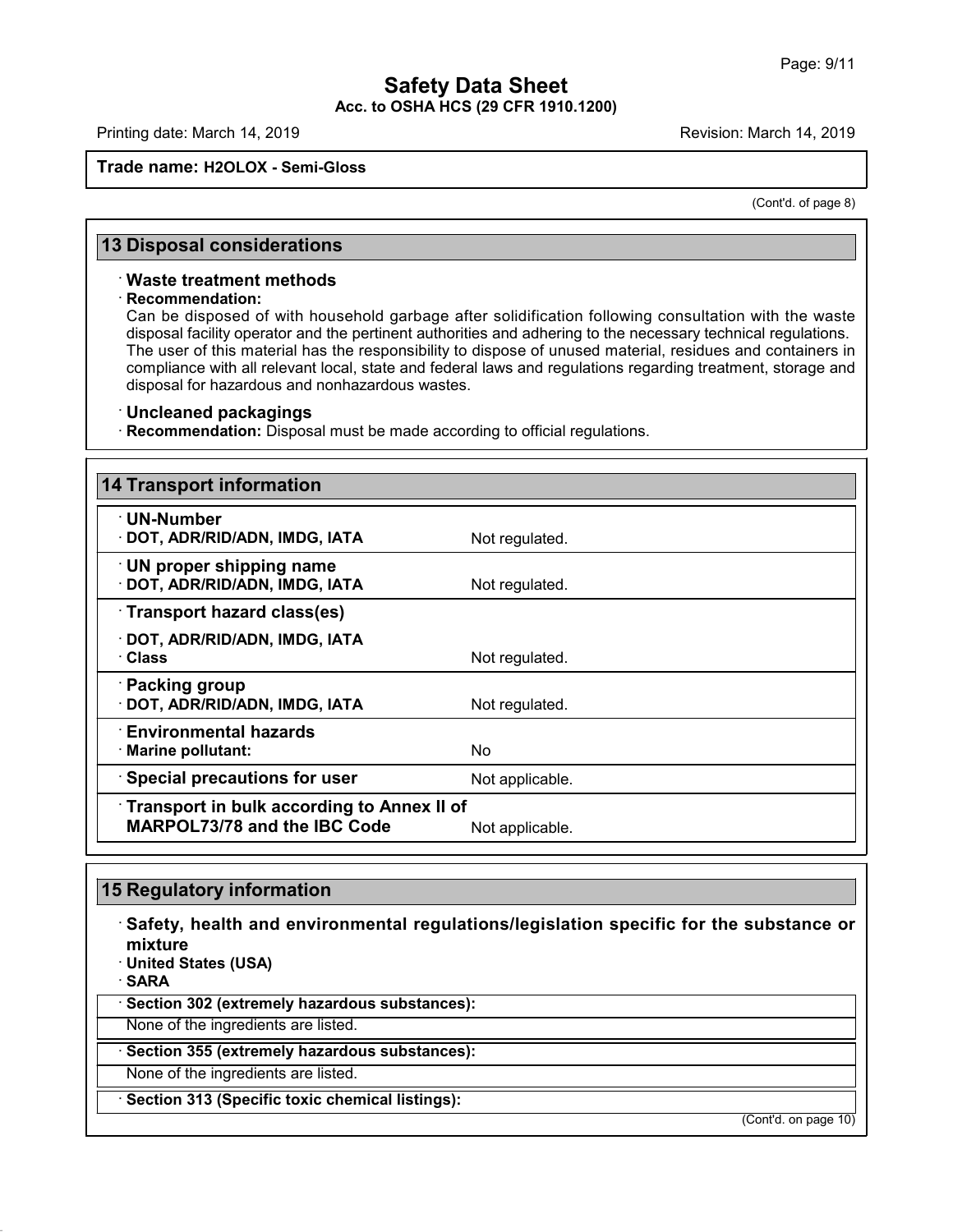# **Safety Data Sheet<br>Safety Data Sheet**<br>RR **Acc. to OSHA HCS (29 CFR 1910.1200)** Page: 10/11<br> **Safety Data Sheet**<br>
Acc. to OSHA HCS (29 CFR 1910.1200)<br>
Revision: March 14, 2019<br>
Revision: March 14, 2019<br>
Revision: March 14, 2019

| Trade name: H2OLOX - Semi-Gloss                                                                          |                     |
|----------------------------------------------------------------------------------------------------------|---------------------|
|                                                                                                          | (Cont'd. of page 9) |
| None of the ingredients are listed.                                                                      |                     |
| · TSCA (Toxic Substances Control Act)                                                                    |                     |
| All ingredients are listed or exempt.                                                                    |                     |
| · Proposition 65 (California)<br><b>Chemicals known to cause cancer:</b><br>Present in trace quantities. |                     |
| 100-41-4 Ethylbenzene                                                                                    |                     |
| 98-82-8 Cumene                                                                                           |                     |
| 91-20-3 Naphthalene                                                                                      |                     |
| Chemicals known to cause developmental toxicity for females:                                             |                     |
| Present in trace quantities.                                                                             |                     |
| 80-05-7 bisphenol A                                                                                      |                     |
| Chemicals known to cause developmental toxicity for males:                                               |                     |
| None of the ingredients are listed.                                                                      |                     |
| Chemicals known to cause developmental toxicity:                                                         |                     |
| None of the ingredients are listed.                                                                      |                     |
| · EPA (Environmental Protection Agency):                                                                 |                     |
| 95-63-6 1,2,4-trimethylbenzene                                                                           | $\mathbf{H}$        |
| · IARC (International Agency for Research on Cancer):                                                    |                     |
| 61789-51-3 Naphthenic acids, cobalt salts                                                                | $\overline{2B}$     |
| 100-41-4 Ethylbenzene                                                                                    | $\overline{2B}$     |
| 98-82-8 Cumene                                                                                           | $\overline{2B}$     |

48.0

This information<br>This information is based on our present knowledge. However, this shall not constitute a guarantee for any<br>specific product features and shall not establish a legally valid contractual relationship. Softer information<br>
This information is based on our present knowledge. However, this shall not constitute a gual<br>
specific product features and shall not establish a legally valid contractual relationship.<br> **Date of prepa** 

**This information is based on our present knowledge. However, this shall not constitute a**<br>specific product features and shall not establish a legally valid contractual relationship.<br> **Date of preparation / last revision Date of preparation / last revision** March 14, 2019 / -<br> **Abbreviations and acronyms:**<br>
ADR: European Agreement concerning the International Carriage of<br>
IMDG: International Maritime Code for Dangerous Goods<br>
DOT: US Depa **Date of preparation / last revision** Manuseum Abbreviations and acronyms:<br>ADR: European Agreement concerning the Internet<br>IMDG: International Maritime Code for Dangerou<br>DOT: US Department of Transportation<br>IATA: Internati **Abbreviations and acronyms:**<br>ADR: European Agreement concerning the Internation<br>IMDG: International Maritime Code for Dangerous Go<br>DOT: US Department of Transport Association<br>IATA: International Air Transport Association<br> **AbbreViations and acronyms:**<br>ADR: European Agreement concerning the International Carriage of Dangerous Goods b<br>IMDG: International Maritime Code for Dangerous Goods<br>DOT: US Department of Transportation<br>IATA: Internationa ADR: European Agreement concerning the Interna<br>IMDG: International Maritime Code for Dangerous<br>DOT: US Department of Transportation<br>IATA: International Air Transport Association<br>CAS: Chemical Abstracts Service (division of IMDG: International Maritime Code for Da<br>DOT: US Department of Transportation<br>IATA: International Air Transport Associat<br>CAS: Chemical Abstracts Service (divisio<br>LC50: Lethal dose, 50 percent<br>LD50: Lethal dose, 50 percent<br> DOT: US Department of Transportation<br>IATA: International Air Transport Association<br>CAS: Chemical Abstracts Service (division of the American C<br>LC50: Lethal concentration, 50 percent<br>LD50: Lethal dose, 50 percent<br>OSHA: Occu IATA: International Air Transport Associa<br>CAS: Chemical Abstracts Service (divisia<br>LC50: Lethal concentration, 50 percent<br>LD50: Lethal dose, 50 percent<br>OSHA: Occupational Safety & Health Ac<br>TLV: Threshold Limit Value<br>PEL: CAS: Chemical Abstracts Service (division of th<br>LC50: Lethal concentration, 50 percent<br>LD50: Lethal dose, 50 percent<br>OSHA: Occupational Safety & Health Administ<br>TLV: Threshold Limit Value<br>PEL: Recommended Exposure Limit<br>RE LC50: Lethal concentration, 50 percent<br>LD50: Lethal dose, 50 percent<br>OSHA: Occupational Safety & Health Administratio<br>TLV: Threshold Limit Value<br>PEL: Permissible Exposure Limit<br>REL: Biological Exposure Limit<br>Tels: Biologic LD50: Lethal dose, 50 percent<br>
OSHA: Occupational Safety & Health Adminis<br>
TLV: Threshold Limit Value<br>
PEL: Permissible Exposure Limit<br>
REL: Recommended Exposure Limit<br>
BEI: Biological Exposure Limit<br>
Flam. Liq. 3: Flammab OSHA: Occupational Safety & Health Administration<br>TLV: Threshold Limit Value<br>PEL: Permissible Exposure Limit<br>REL: Recommended Exposure Limit<br>BEI: Biological Exposure Limit<br>Acute Tox. 4: Acute toxicity – Category 4<br>Acute To TLV: Threshold Limit Value<br>PEL: Permissible Exposure Limit<br>REL: Recommended Exposure Limit<br>BEI: Biological Exposure Limit<br>Flam. Liq. 3: Flammable liquids – Category 3<br>Acute Tox. 4: Acute toxicity – Category 4<br>Acute Tox. 4: PEL: Permissible Exposure Limit<br>REL: Recommended Exposure Limit<br>BEI: Biological Exposure Limit<br>Flam. Liq. 3: Flammable liquids – Category 3<br>Acute Tox. 4: Acute toxicity – Category 4<br>Acute Tox. 1: Acute toxicity – Category REL: Recommended Exposure Limit<br>BEI: Biological Exposure Limit<br>Flam. Liq. 3: Flammable liquids – Category 3<br>Acute Tox. 4: Acute toxicity – Category 4<br>Acute Tox. 1: Acute toxicity – Category 1<br>Skin Irrit. 2: Skin corrosion/ BEI: Biological Exposure Limit<br>Flam. Liq. 3: Flammable liquids – Category 3<br>Acute Tox. 4: Acute toxicity – Category 4<br>Acute Tox. 1: Acute toxicity – Category 1<br>Skin Irrit. 2: Skin corrosion/irritation – Category 2<br>Eye Dam.

(Cont'd. on page 11)